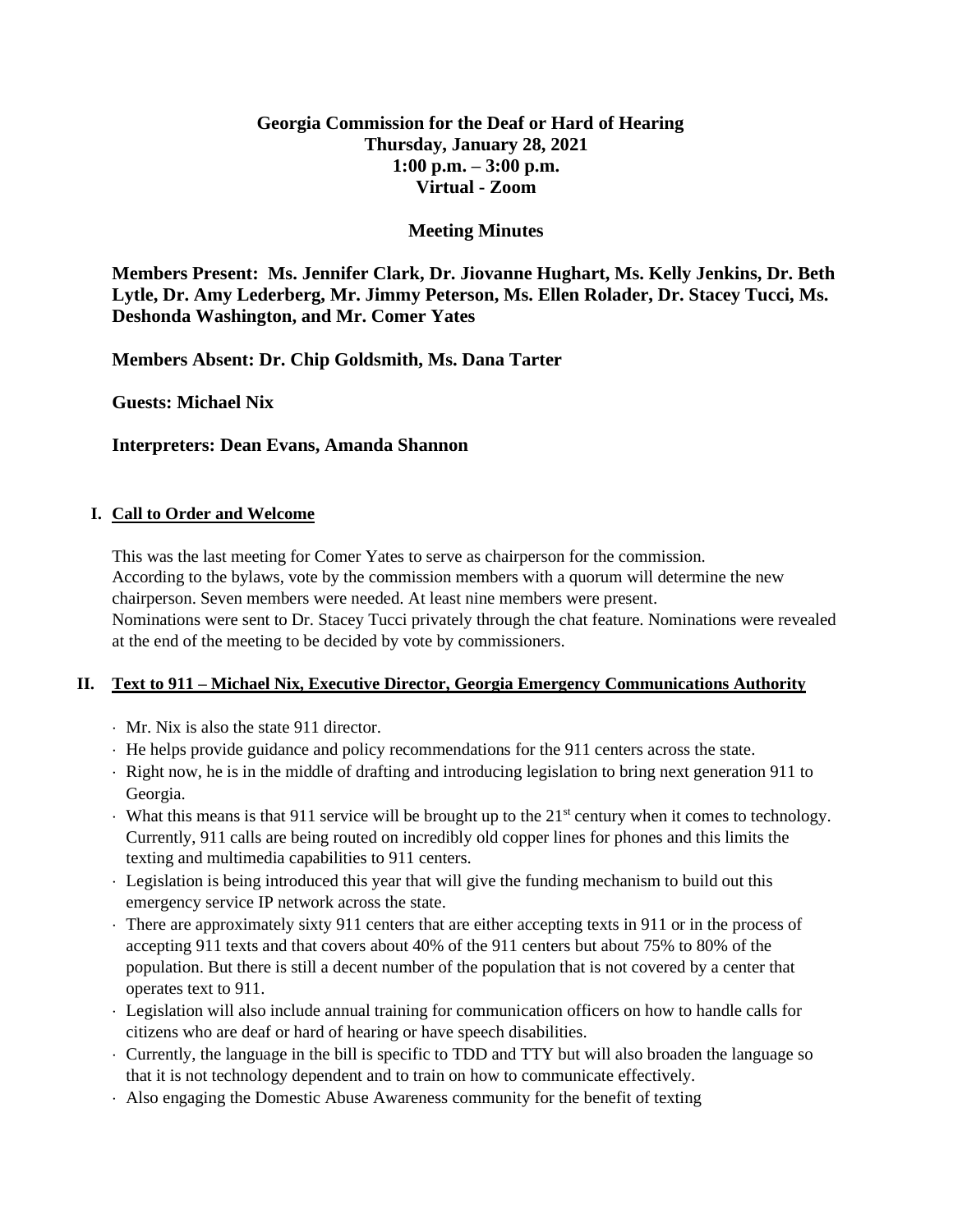- Looking to bring multimedia capabilities to the 911 centers as well. In some instance, other states have been able to live stream ASL interpreters with the 911 call. Georgia will look into this as well as the program grows across the state for further accessibility to the community for public safety.
- Annual surveys are conducted with the 911 centers on various things including technology they have or any upgrades they have which will provide an accurate picture of what is provided at each center that have the text and 911 capabilities. Once this "map" of centers is finished, it will be shared with the commission.
- It was suggested that those who receive the 911 texts need to be aware that texts from the deaf community will not necessarily be in English but in ASL. So they would need training on how to read or handle these kinds of texts.
- Video phones will also need to be considered when it comes to training.
- The bill that is being drafted right now hopefully will provide funding to be able to release an RFP to solicit proposals and hopefully the legislation will go through this year.
- How will this be funded? Right now everyone is paying an existing 911 fee on all phone lines (landlines, wireless, VOIP) which is currently \$1.50.
- Any opposition to this? If there is any opposition, it would most likely come from the phone carriers especially if there is any increase or adjustment in the fee.
- Mr. Nix has been working with Senator John Albert as a primary sponsor from the Senate. He is on the Senate Public Safety Committee.
- What are the carrier fee for 911 in other states? It is different for each state. Some collect on some of the lines on cell but not on landlines. The only state that has a fee higher than GA is Alabama.
- 3 years ago, Georgia did not have a state 911 program. Thus, there was no state leadership or oversight on 911. So now, the state is trying to adjust the fee to be able to allow the state to have a better funding model to bring 911 projects to the state.
- Commissioner Kelly Jenkins was able to connect Mr. Nix with the head of 911 in Nebraska to see what possibilities there were for an interim solution before establishing the next generation capability to GA. As of now, what is working in Nebraska won't work for GA due to technical reasons but Mr. Nix has some ideas about what can be done in the interim before implementing the roll out for Next Gen.
- Possibly tapping into the Public Service Commission (PSC) for funding?
- One thing the commission could do is to write letters or make calls and letting the General Assembly know that the DHH supports the work of Michael Nix.
- Important considerations: Training for 911 staff, those that struggle with written information not just for the DHH community but with other populations that might struggle with writing proficiency.
- The commission may need to weigh in with Mr. Nix so that he's educated on the big issues for those in the DHH community.
- What also may need to be taken into consideration is for those who struggle with written proficiency and how to accommodate for that population and not just the DHH community. May want to tap into those who have expertise in adult literacy.

# **III. GCDHH Logo**

- Dr. Stacey Tucci introduced the topic of possibly professionalizing the commission and one way of doing that is creating a logo for the commission and to be able to put that on a letterhead.
- Something else that was briefly discussed was the changing of the Georgia Pathway to Language Facebook page to a commission Facebook page so that there is sort of a community repository.
- Regarding the logo, GA DHS is able to create a logo and a letterhead for the commission.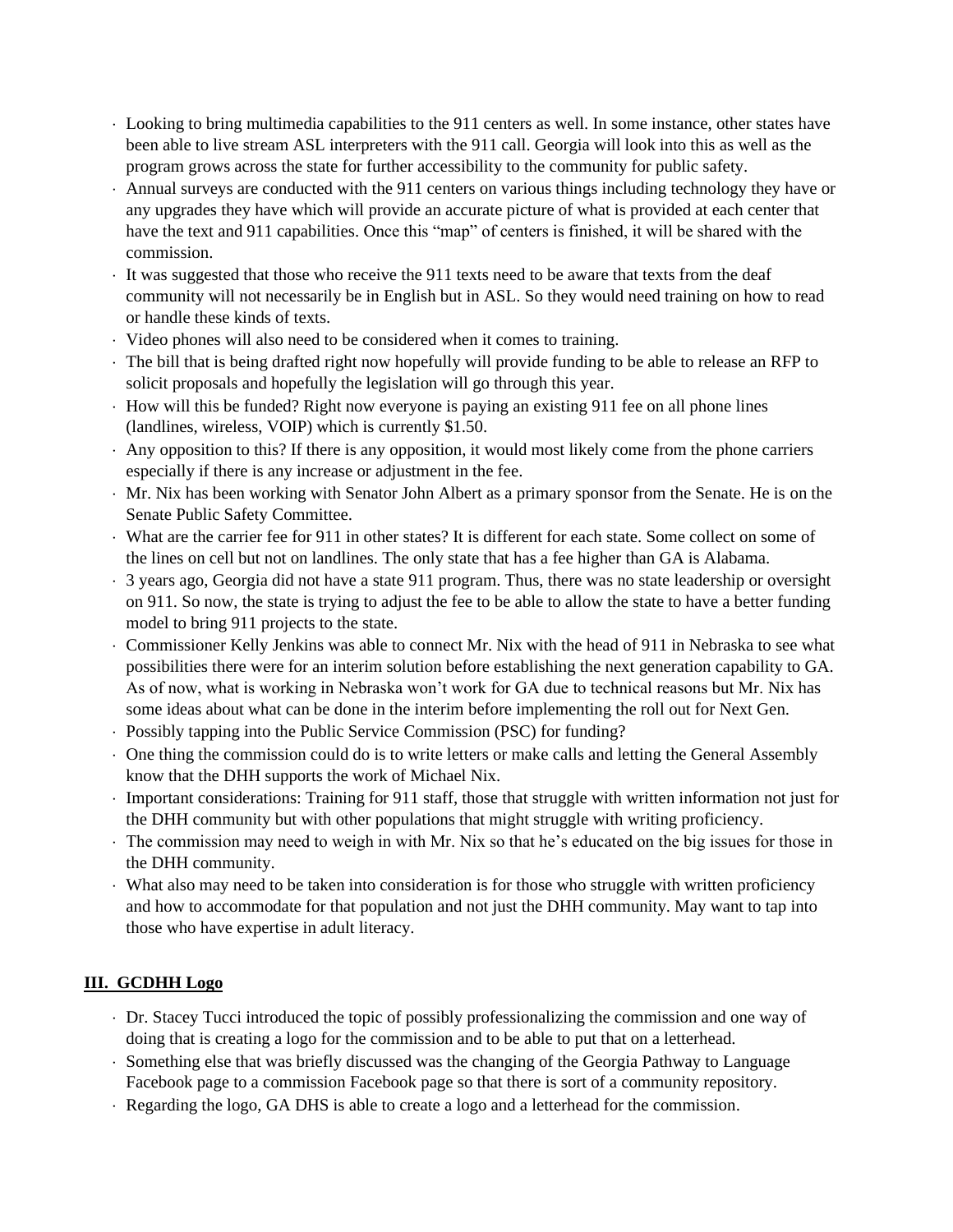- Mr. Eugene Rhee, Limited English Proficiency and Sensory Impairment program manager, will be working with the commission and the designers at DHS to create a logo for the commission. It was asked to the commissioners if there were any images, colors or any kind of wording that the commissioners would like to see within the logo or what the logo will communicate. It was also asked if there was anything that the commissioners do not want to see in the logo as well. This will help the designer to create the logo.
- The following were ideas voiced by the commissioners:
	- no image with an ear with a line through that.
	- words access, partnership
	- A few words that we can incorporate into the logo in terms of what we do.
	- something that conveys not just about access for the dhh but to convey the power of the DHH.
	- and not just a benefit for the DHH community but for all.
	- Something iconic for our state that could be reflected in the logo.
	- Rhode Island and Nebraska DHH logos are good examples
	- The use of the word Equity
	- Having an image or icon that is specific to GA. Not necessarily a peach.
	- Connections
	- All age groups
	- Access, Communication,
	- Community
	- image that illustrates support of all modalities
	- reaching full potential
	- access, communication, equity, community
- Information received from this meeting will be communicated to the logo designer at DHS and once the logo is created, it will be presented to the Commission.

### **IV. November Virtual DHH Community Town Hall / Path for the GCDHH work in 2021**

- Thinking about 2021, it is to see where the gaps relative to COVID-19 were for the DHH community and what remaining gaps are out there that need urgent attention.
- What are some short term priorities from the concentric circles across the lifespan?
- Commissioner Ellen Rolader gave a recap on the DHH community town hall meetings from this past November.
- Not many people attended the meeting however these people grew up in Georgia as citizens that are part of the deaf and hard of hearing community. They were professionals in vocational rehab, mental heal professionals, elderly. Not only did they state their complaints and issues but also offered solutions and suggestions.
- The bottom line seemed to be a lack of accessibility for the deaf and hard of hearing community.
- Everything needs to be not only written in English but it also needs to be ASL accessible.
- There were six different topics, each topic on a different virtual town hall meeting.
	- 1. Transportation
		- -it would be a good idea if people could have a profile with Uber, Lyft so that that it would be known that the passenger is deaf or hard of hearing.

-it would be good if Uber or Lyft could accommodate deafblind customers and how they would be able to access this service.

-Would it be possible to ask for particular drivers who know the customers particularly when it comes to deaf/hard of hearing customers, i.e. an Uber driver who knows ASL?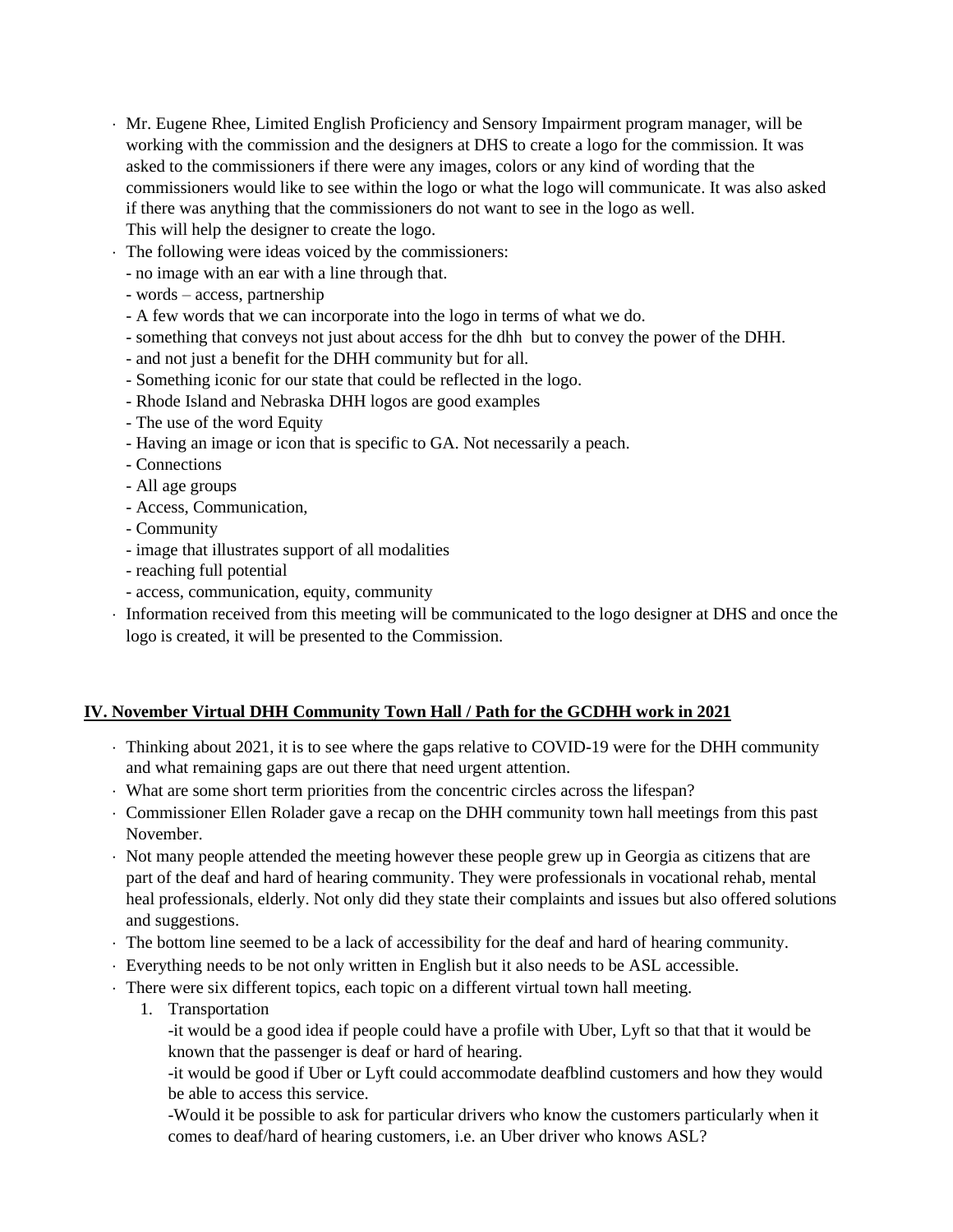-Need to find out more regarding the Mobility van. Do you need Medicaid or Medicare in order to access this service? Is there information out there like a brochure to refer to?

-DMV/Department of Driver Services (DDS) – Information about what to bring in before the deaf and hard of hearing get their driver's licenses.

-There is no clear communication on interpreters and knowing what to do.

-Having V-Logs on their websites to help communicate with the deaf and hard of hearing community.

-Getting pulled over by police: Would like to come up with a way to notify police that the driver is deaf or hard of hearing. The deaf driver doesn't necessarily want to be moving hands during a pull over. Identifying information on Driver's licenses? License plates?

-Airport travel: How would a deaf person know the plane has been transferred to another gate since announcements are usually communicated verbally.

### 2. Medical Access

-Deaf and hard of hearing persons have the right to a free interpreter for their doctor's meetings on any type of appointment mandated by ADA, however may don't know their rights for that. -Need more education and awareness for DHH community but also for doctor's offices and public facilities.

-If one is able to get a Spanish interpreter with no problem, then one should be able to get an ASL interpreter with no problem.

-If interpreters are provided, it needs to certified or licensed interpreters. Medical interpreters need to be certified to communicate medical jargon.

-Georgia does not require that interpreters be certified therefore we cannot hold them accountable for any miscommunication especially when it comes to doctor's offices.

#### 3. Communication Access during COVID-19

-Public messaging/communication to the deaf and hard of hearing community is an issue. -They don't know what to do, where they are supposed to go, where to get testing, i.e. COVID-19, what are the protocols?

-Information is sometimes available from All Hands On Facebook page but information really needs to be coming from GEMA.

-One good thing is that the Governor has had an interpreter at all his press conferences.

-Need to get more information out to the DHH community

-Masks for DHH are also a problem. Clear masks fog up, regular masks cover the face which keeps others from seeing the facial expressions which is one key to communication.

-Regarding children in schools, deaf parents with children don't get the information from the school other than through their children. However, they don't know if the information is correct or accurate. Sometimes they automated calls from the schools which they are not able to hear. -For DHH students learning virtually, it is difficult for them to stare at a screen for long period of time as they need to watch what is being communicated as opposed to listening students who can look away from the screen and still be able to hear. This makes it challenging for both students and parents. Learning virtually makes it difficult to learn and thus may fall behind in their work. -Telehealth was another area of discussion. If using or wanting to use telehealth, platforms like Zoom or Microsoft Teams are used but then internet is needed and unless there is strong bandwidth, there will be challenges.

-Commissioner Rolader is trying to get in touch with the National Association for the Deaf to find out if they are experiencing any issues for the deaf community.

-It was stated if the commission could be a watchdog and make sure that access is available for all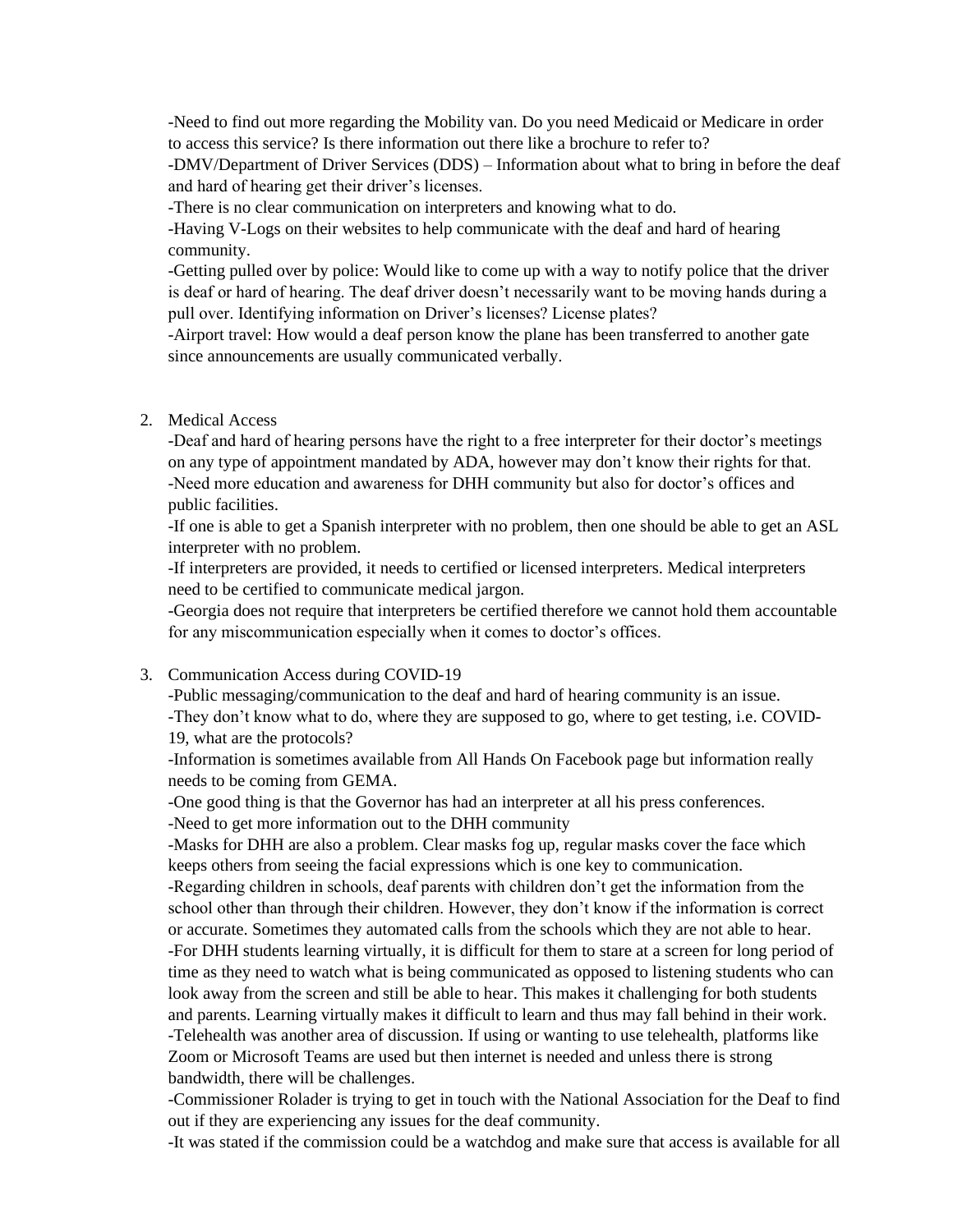public announcements.

4. Food and Housing

-Food stamps application may be difficult to understand since it is written in English. Same with SSI application. It is a multipage application and they may not understand what they are supposed to do. There needs to be visual communication. Just like it can be translated into Spanish, it should be translated into ASL.

-One could call 711 relay but other help may be limited for DHH community and some are not educated on how 711 Relay works.

-Vocational Rehab in Georgia had assistance for deaf persons but the agency has been falling apart.

-Adam Garfinkel, who was a participant in the meeting who is also a teacher at the Atlanta School for the Deaf knows of a lot of resources and information about students and is willing to share this information with the commission in a future meeting.

5. Access to Internet

-A senior citizen participated in this session and she shared about how many seniors, who are hard of hearing, do not know sign language.

-Seniors need information and education when it comes to communication with others via internet or phone, i.e. captioning for telephone calls or captioning over internet services. -One issue is the cost of internet services and many cannot afford it. Higher bandwidth, which may be needed, means higher costs and this is not good for the deaf and hard of hearing community.

-Internet should not be a luxury but an absolute necessity for the DHH community.

-Just like Relay is at no cost, internet should be at no cost for the DHH community. -There is captioning for seniors called Otter through Zoom. One half of the screen is for captioning, the other half is video so you can see the person while reading the captioning. -Another resource is Captionmate, free real time captioning.

6. Emergency services through 911

-Most if not all that was discussed with Michael Nix at the beginning of the meeting was covered for the text to 911 topic.

-Bottom line is getting accessibility to both the deaf and hard of hearing community and finding ways to fund this accessibility to make it happen.

-There are other states that do V-logs, as such, maybe Georgia can find out more information from these states on what they do.

-Need to figure out how to fund V-logs so that these V-logs are on each of the state websites where a user can go and engage with that information through American Sign Language. State government is supposed to be providing access.

-Need to see if V-Logs can be funded and available on some of the state websites within a year i.e. Medicaid and Medicare accessibility (Department of Community Health).

-The issue of funding however is figuring out who is responsible for funding V-logs

development. Need to track down who is responsible and to hold them to account.

-Different approaches to finding out:

-All Hands On / GEMA

-Governor's Policy Advisor

-Communication Director at Dept of Education, Megan Frick

-Department of Public Health

-Miranda Williams at the Governor's office